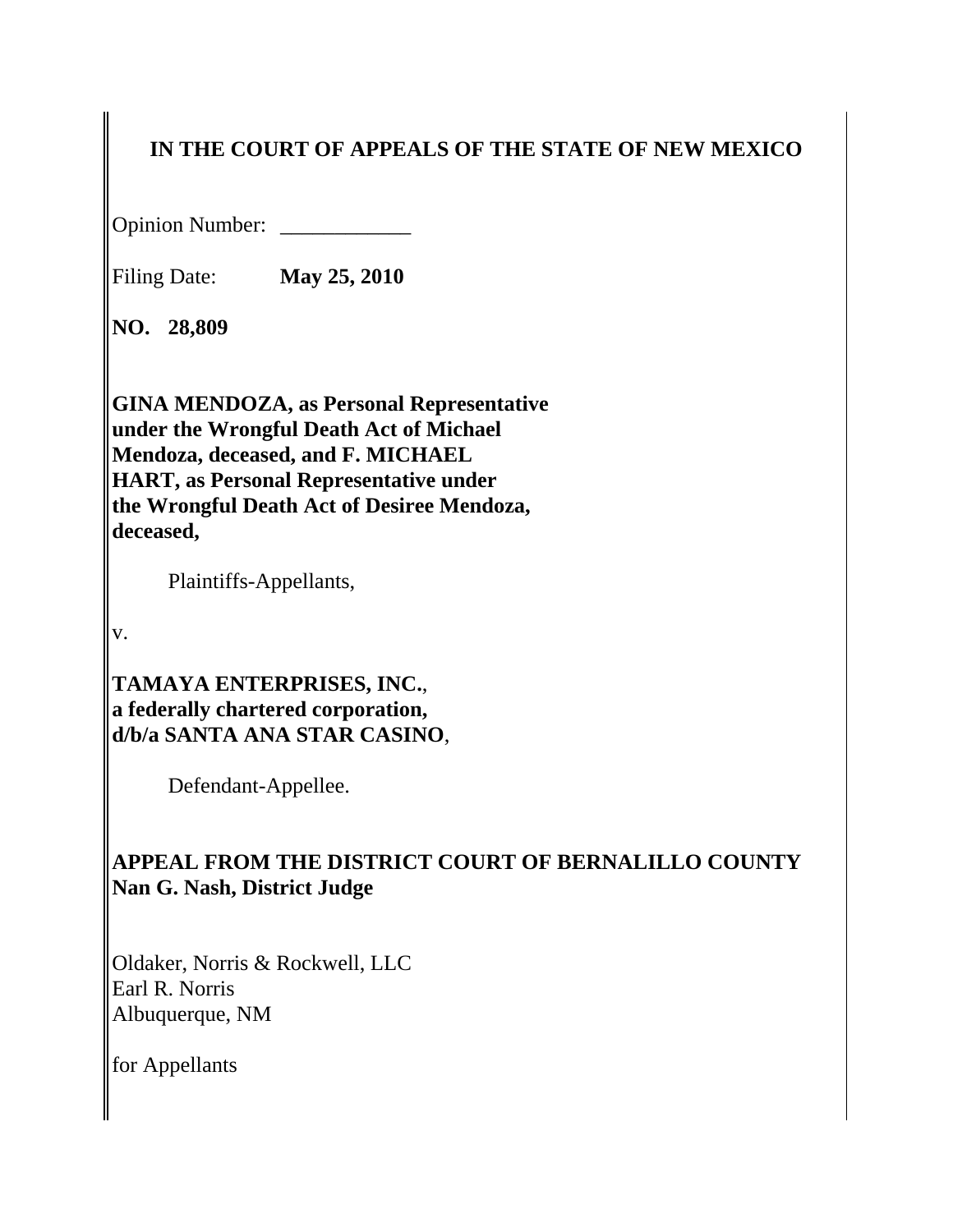Rothstein, Donatelli, Hughes, Dahlstrom, Schoenburg & Bienvenu, LLP Richard W. Hughes Donna M. Connolly Santa Fe, NM

for Appellee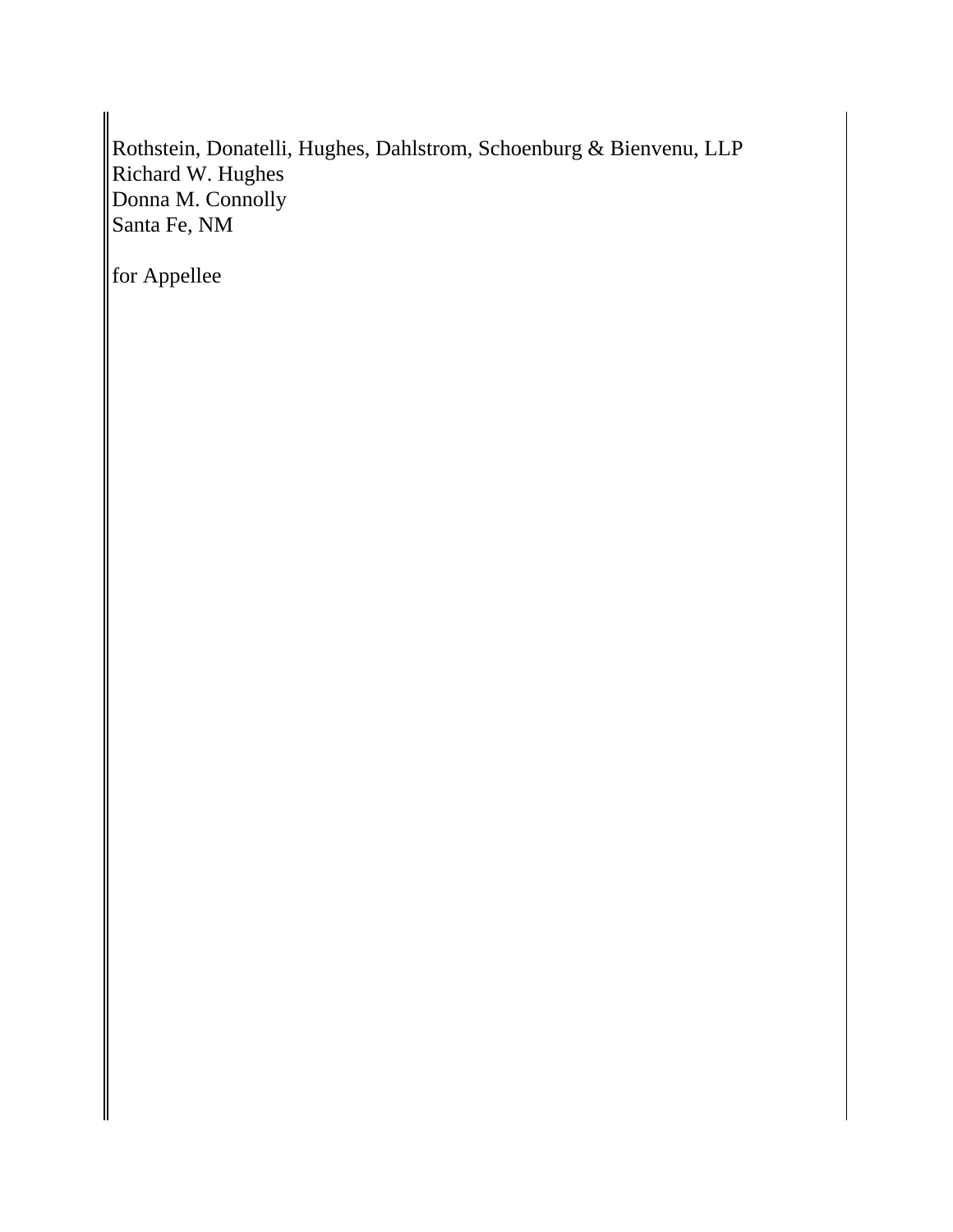#### **OPINION**

# **ROBLES, Judge.**

**{1}** Gina Mendoza and Michael Hart (Plaintiffs), as personal representatives of Michael and Desiree Mendoza, brought a wrongful death action against Tamaya Enterprises, Inc. (Tamaya) in the Bernalillo County District Court. The complaint alleged that Tamaya sold alcohol to Michael and Desiree Mendoza at a social function despite their intoxication and, as a result of Tamaya's negligence, they were killed on their way home in a single, vehicle accident. The action was dismissed for failure to state a claim upon which relief can be granted. *See* Rule 1-012(B)(6) NMRA. On appeal, the issues presented are (1) whether Plaintiffs preserved their arguments below, (2) whether Plaintiffs may assert a claim based upon New Mexico's common law, and (3) whether the action must jurisdictionally be brought in the Santa Ana Pueblo Tribal Court. We reverse the district court and remand for further proceedings.

### **I. BACKGROUND**

**{2}** Plaintiffs filed a complaint alleging that, on July 9, 2006, after attending a wedding reception held at the Santa Ana Star Casino, twenty-three-year-old Michael and twenty-two-year-old Desiree (Decedents) were involved in a one-vehicle rollover accident that claimed their lives. The complaint alleges that Tamaya, through their agents, servants, or employees, knew or should have known from the circumstances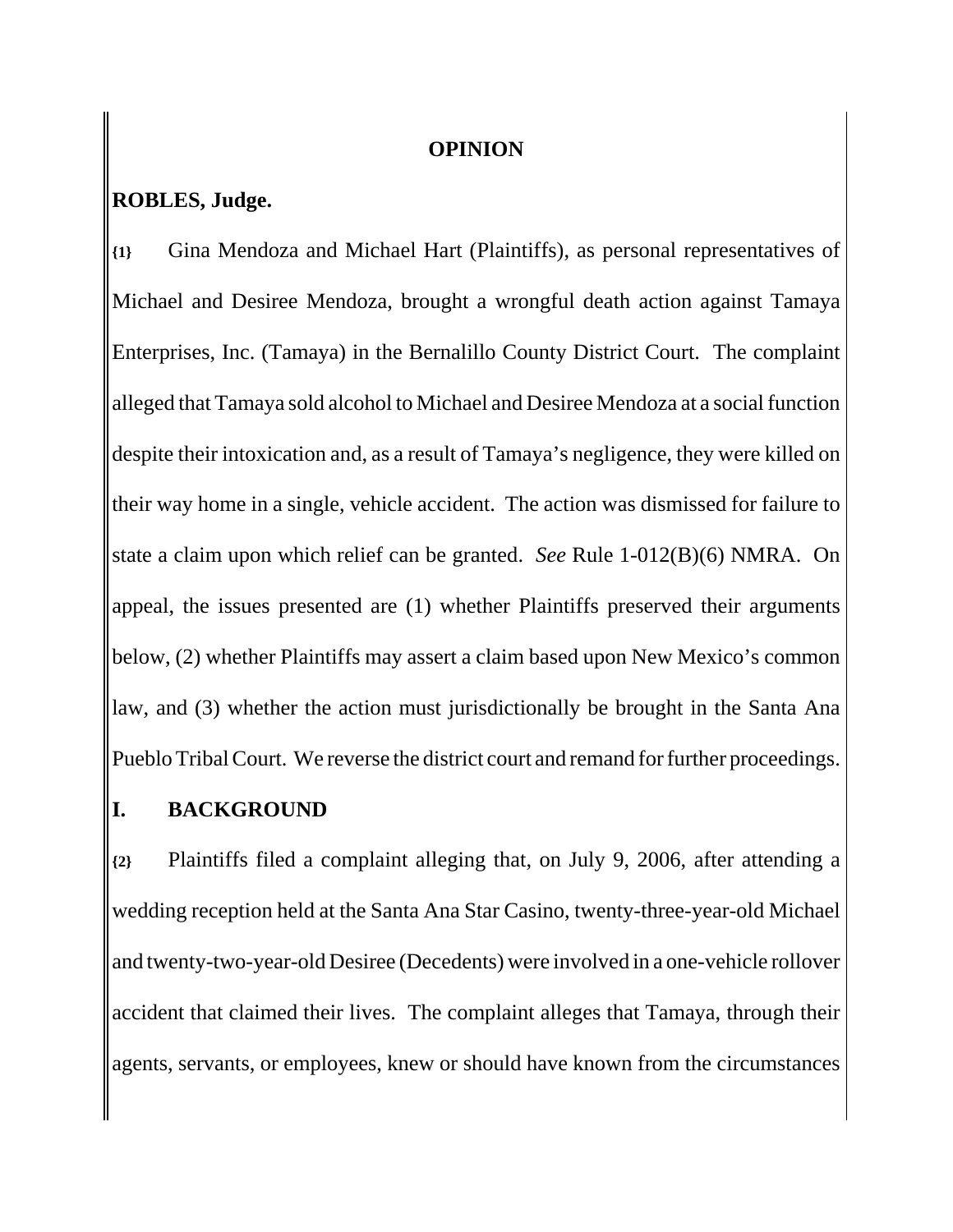that Decedents were intoxicated, yet continued to sell and serve alcohol, notwithstanding their apparent intoxication. Further, the serving and sale of alcohol was negligent and in reckless disregard for Decedents' safety and was the proximate cause of their deaths. At the time of the accident, Decedents' cousin was also in the vehicle and, although he was injured, he is not a party to this appeal. A subsequent investigation by New Mexico State Police was unable to determine who was driving the vehicle at the time of the accident. Decedents' cousin, who suffered a head injury, has given conflicting accounts as to which Decedent was driving.

**{3}** Tamaya moved to dismiss Plaintiffs' complaint for failure to state a claim upon which relief could be granted and filed a memorandum in support of their motion, in which they argued that an over-served patron had no common law right to recover from a tavernkeeper. Following a hearing on the motion, the action was dismissed.

#### **II. DISCUSSION**

**{4}** On appeal, Tamaya argues that Plaintiffs only asserted Decedents were overserved patrons and never argued injured, third-party liability. Moreover, Tamaya contends that there is no common law claim for over-served patrons. Finally, Tamaya encourages affirmance because New Mexico law provides that sales of alcohol on Santa Ana Pueblo land must be governed by Pueblo law, and actions should therefore be brought in tribal court. Additionally, Tamaya argues that the tribal ordinance itself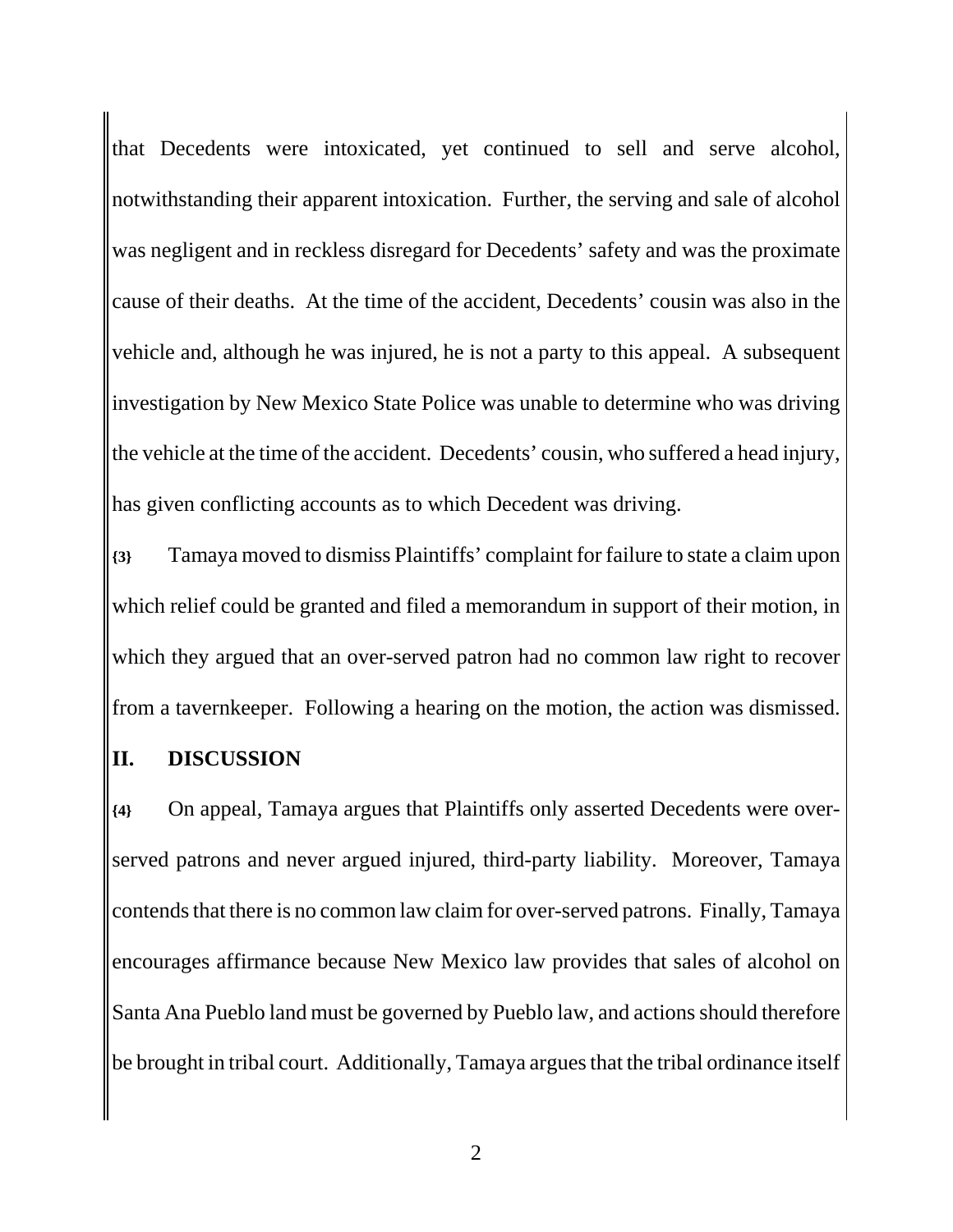requires enforcement in tribal court.

**{5}** A district court's decision to dismiss a case under Rule 1-012(B)(6) is reviewed de novo. *Chavez v. Desert Eagle Distrib. Co. of N.M., LLC*, 2007-NMCA-018, ¶ 5, 141 N.M. 116, 151 P.3d 77 (filed 2006). "A motion to dismiss for failure to state a claim tests the legal sufficiency of the complaint, not the factual allegations of the pleadings which, for purposes of ruling on the motion, the court must accept as true." *Herrera v. Quality Pontiac*, 2003-NMSC-018, ¶ 2, 134 N.M. 43, 73 P.3d 181 (internal quotation marks and citation omitted). "Dismissal on [Rule 1-0]12(B)(6) grounds is appropriate only if [the p]laintiffs are not entitled to recover under any theory of the facts alleged in their complaint." *Callahan v. N.M. Fed'n of Teachers-TVI*, 2006-NMSC-010, ¶ 4, 139 N.M. 201, 131 P.3d 51. We review the evidence in the light most favorable to the party resisting the motion. *Porter v. Ortiz*, 100 N.M. 58, 59, 665 P.2d 1149, 1150 (Ct. App. 1983).

### **A. New Mexico's Common Law Dramshop Liability**

**{6}** Before we address the issues on appeal, we will provide some background context for our discussion. In New Mexico, the Legislature has prohibited the providing or selling of alcoholic beverages to an intoxicated person when "the person selling, serving, procuring or aiding in procurement, knows or has reason to know that he is selling, serving, procuring or aiding in procurement of alcoholic beverages for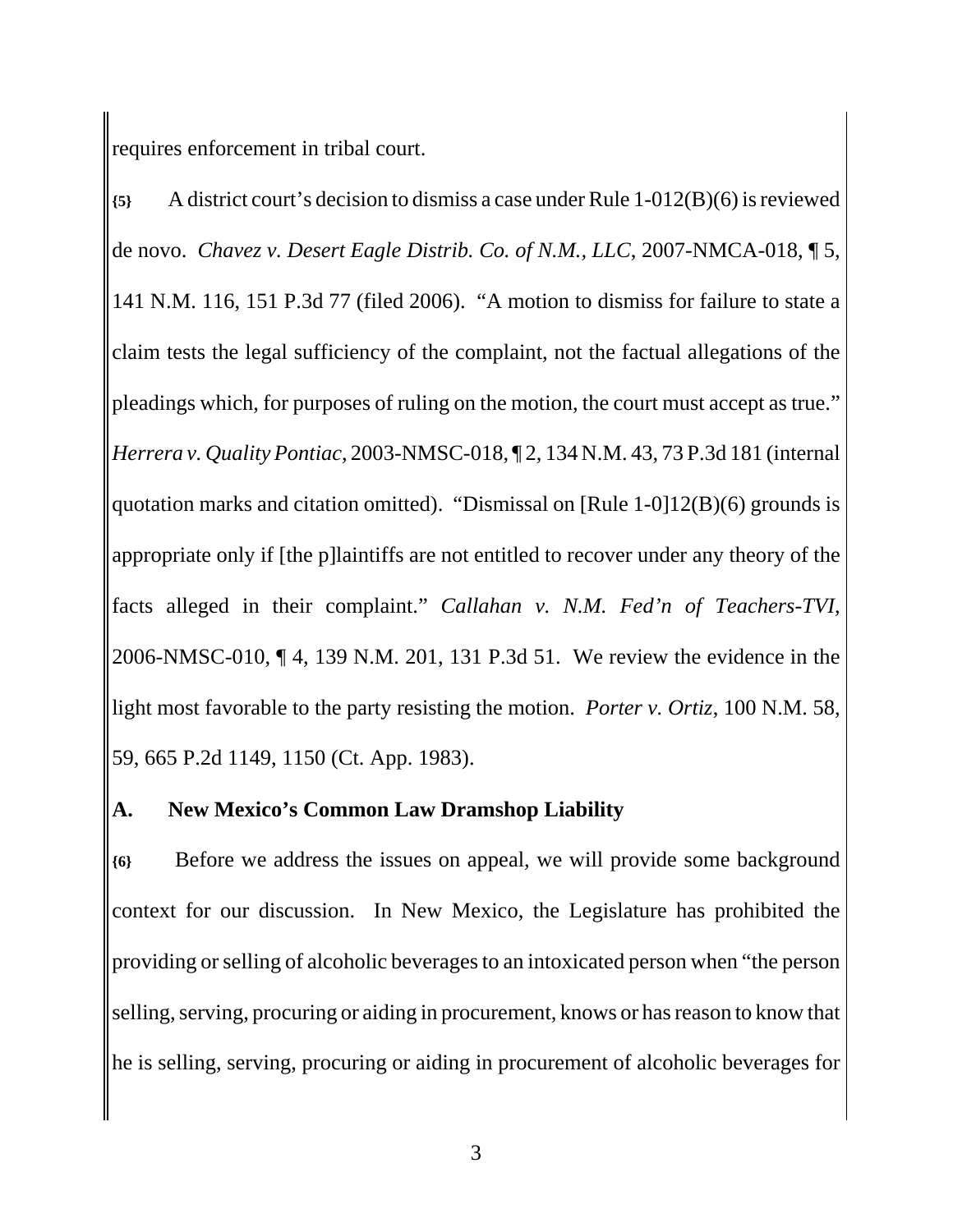a person that is intoxicated." NMSA 1978, § 60-7A-16 (1993). The Legislature has further outlined when an injured, third party may recover from a licensed provider of alcohol who over serves a patron, and the third party is subsequently injured by that patron. *See* NMSA 1978, § 41-11-1(A) (1983) (amended 1986) (providing civil liability for licensees that provide alcohol to an intoxicated individual when it is reasonably apparent that the individual is intoxicated, and the licensee knew from the circumstances that the receiver of the alcohol was intoxicated).

**{7}** Prior to the enactment of Section 41-11-1 in 1983, our Supreme Court recognized for the first time that a third party who was injured by an intoxicated driver had a cause of action against the tavernkeeper who illegally served alcohol to the intoxicated driver. *See Lopez v. Maez*, 98 N.M. 625, 628, 651 P.2d 1269, 1272 (1982). In reaching this conclusion, the Court analyzed the history of New Mexico dramshop liability. The Court noted that, although it was illegal to sell alcohol to an individual who was intoxicated, it previously had not been recognized as a tort. *Id*. "The reason generally given for this rule was that the proximate cause of the injury was not the furnishing of the liquor, but the drinking of it." *Id.* However, the Court observed that some jurisdictions imposed liability on vendors of alcohol by creating dramshop civil damage statutes, whereas other jurisdictions imposed liability under common law negligence principles. *Id.* at 628-29, 651 P.2d at 1272-73. Although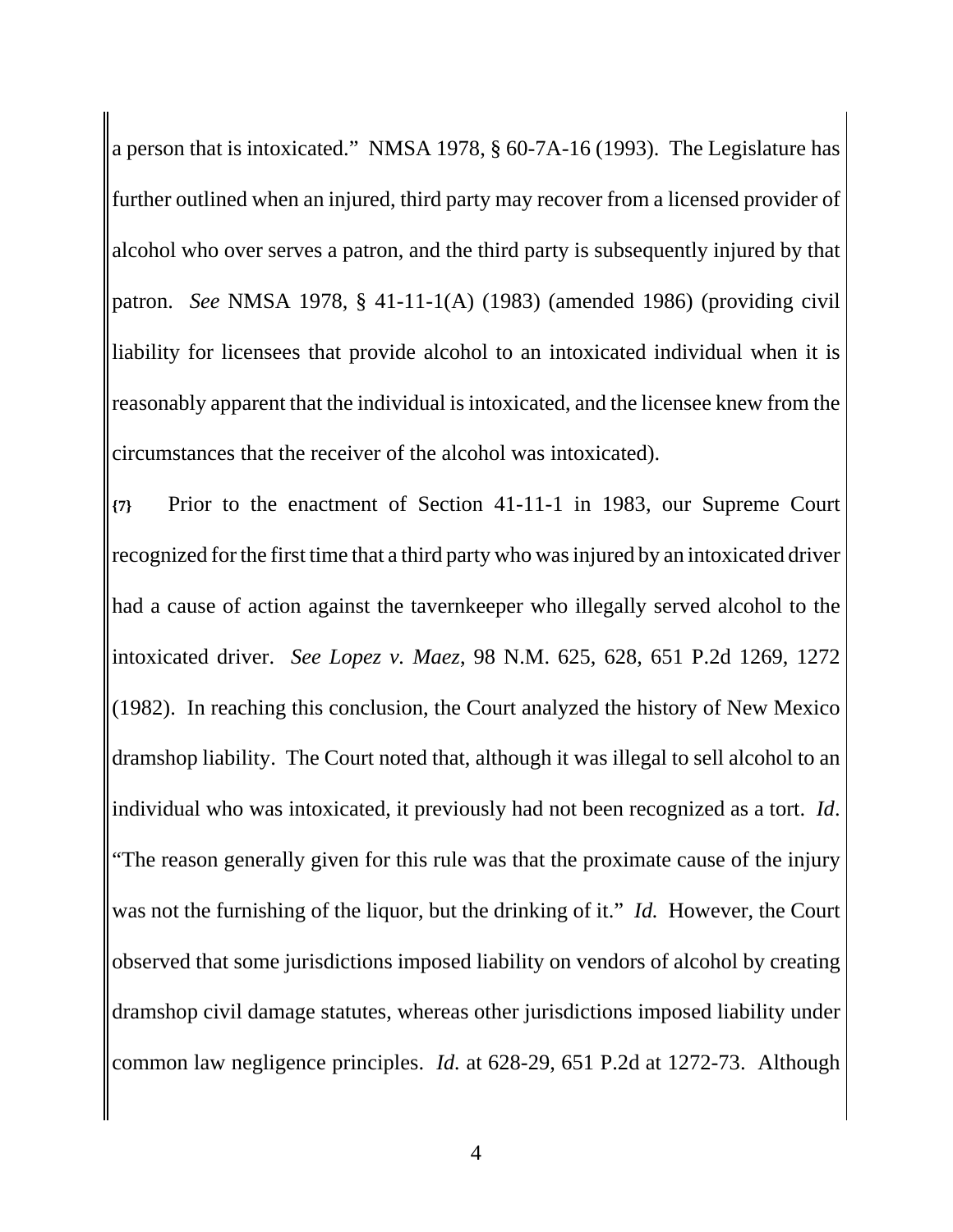New Mexico did not have a dramshop civil damage statute at the time, the Court concluded that the injured, third-party plaintiff could establish the existence of a duty that ran from the tavernkeeper by showing a violation of a regulation or statute. *Id.* at 631, 651 P.2d at 1275. The Court's ability to change common law doctrine was within its unique province because, as a creation of the judiciary, the common law should adapt if and when the judiciary determined that a past decision had reached a point of obsolescence or had become unwise. *Id.* at 629, 651 P.2d at 1273 ("A common law doctrine which developed in the horse and buggy days may be out of tune with today's society. The serious danger to the public caused by drunken drivers operating automobiles on public roadways is now a matter of common knowledge."). In response to the increasing frequency of accidents involving drunk drivers and the reasonable foreseeability of the consequence of serving alcohol to an individual who is or was intoxicated and may end up driving, the Court determined that

a person may be subject to liability if he or she breaches his or her duty by violating a statute or regulation which prohibits the selling or serving of alcoholic liquor to an intoxicated person; the breach of which is found to be the proximate cause of injuries to a third party.

*Id.* at 632, 651 P.2d at 1276.

**{8}** Following New Mexico's judicial recognition of dramshop liability, the Legislature enacted Section 41-11-1, which limited the scope of dramshop liability. *Baxter v. Noce (Baxter II)*, 107 N.M. 48, 52, 752 P.2d 240, 244 (1988) (Stowers, J.,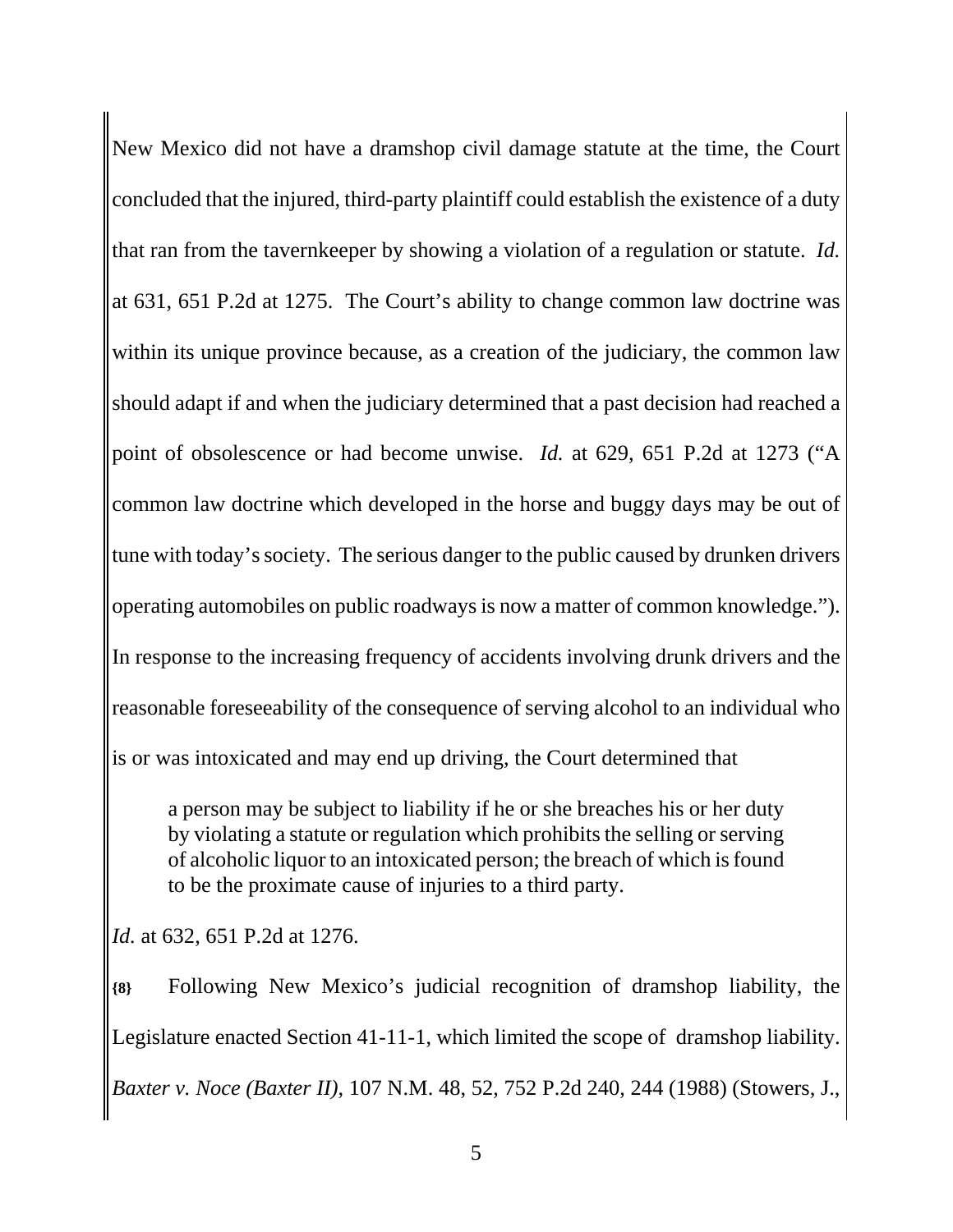dissenting). In the case of *Trujillo v. Trujillo*, this Court concluded that the estate of an intoxicated patron had no cause of action against a tavernkeeper for injuries. 104 N.M. 379, 382, 721 P.2d 1310, 1313 (Ct. App. 1986). There, an intoxicated individual had wandered by foot onto the highway where he was fatally struck. *Id.* at 380, 721 P.2d at 1311. We concluded that, in *Lopez*, the Supreme Court had determined that the statute at issue was enacted for the benefit of the public, the violation of which was a breach of duty to members of the public. *Trujillo*, 104 N.M. at 380-82, 721 P.2d at 1311-13. After noting that *Lopez* did not indicate whether the patron himself was to be included in the public group that the statute sought to protect, we looked to policy considerations to define the scope of the duty and determine whether a patron could have a recognized cause of action. *Trujillo*, 104 N.M. at 381, 721 P.2d at 1312. We concluded that a common law duty should not be imposed on a tavernkeeper that runs to an intoxicated patron because it would allow recovery by someone who had full knowledge of the possible results of their voluntary intoxication, and it would allow him or her to benefit by their wrongful act. *Id.* at 382, 721 P.2d at 1313.

**{9}** In 1985, the Legislature amended Section 41-11-1 to include a statutory right for an injured patron to collect for damages and obtain relief against a licensee who sold or served alcoholic beverages if it was determined that the licensee acted with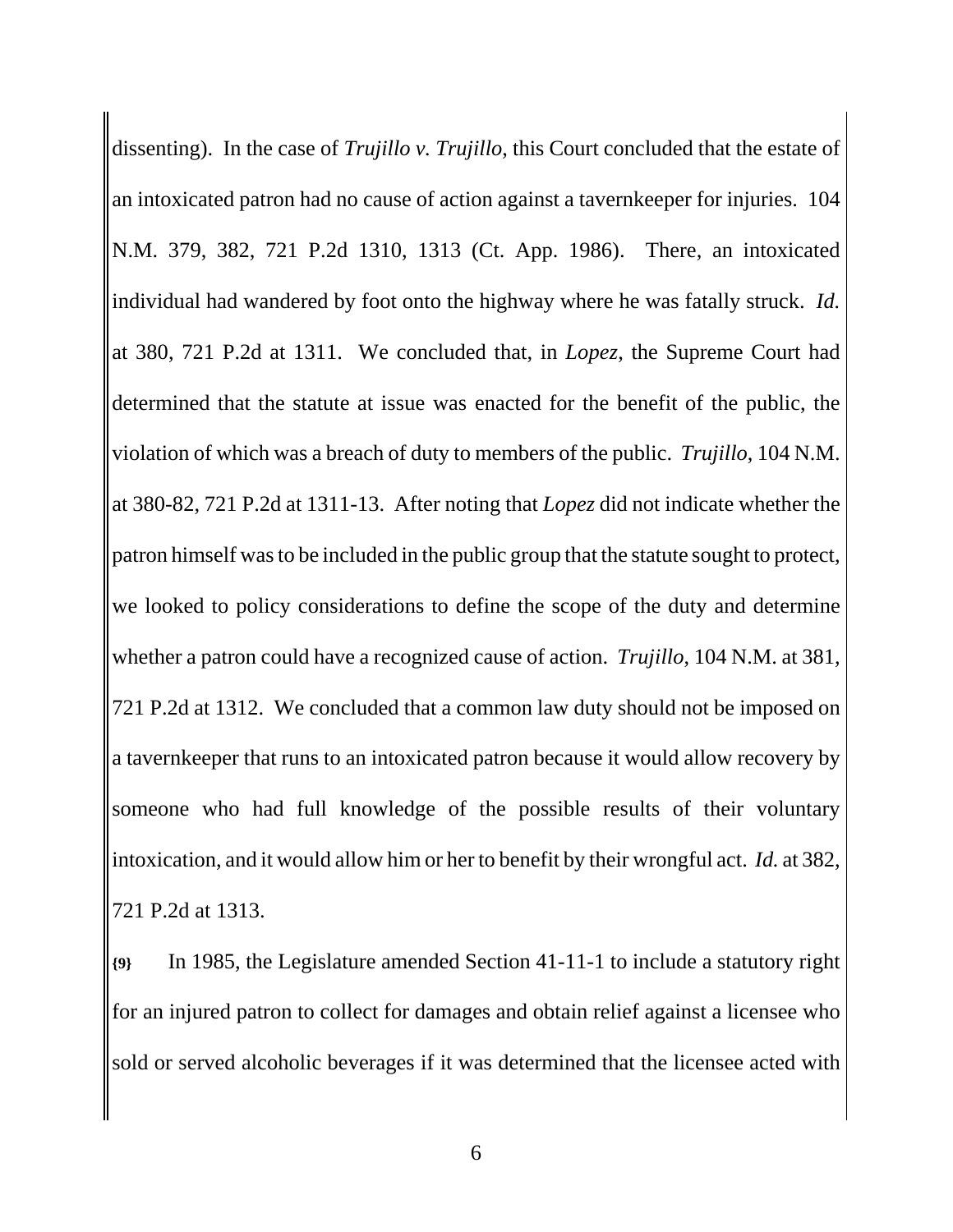gross negligence and a reckless disregard for the safety of the patron in question. *See* § 41-11-1(B); *Trujillo*, 104 N.M. at 383-84, 721 P.2d at 1315-16. A little over two months before that amendment became effective, the decedent in *Baxter* lost his life. 107 N.M. at 50, 752 P.2d at 242. In *Baxter II*, the estate of Baxter, who was a passenger in the vehicle, was attempting a wrongful death action against the tavernkeeper who had served both the driver and the passenger when it was alleged that it was reasonably apparent that both were intoxicated. The district court noted that Baxter was a third party in relation to the tavernkeeper, and his death may have been the proximate result of the driver operating the motor vehicle while intoxicated after possibly being illegally served. *Id.* at 48-49, 752 P.2d at 240-41. This Court, relying on *Trujillo*, reversed the district court and concluded that the plaintiff had no cause of action. Our Supreme Court reversed this Court. *Id.* at 49, 752 P.2d at 241. **{10}** In *Baxter II*, the Supreme Court observed that Section 41-11-1(B), which provided for a duty on tavernkeepers to exercise care in serving alcohol to patrons, did not exist at common law, was not established by *Lopez*, and did not become effective until two months after Baxter's death. *Baxter*, 107 N.M. at 50, 752 P.2d at 242. The Court concluded that "[b]ecause Baxter would have had no direct cause of action as a patron, the estate must establish that Baxter was an injured third party in relation to the respondents before it can recover." *Id*. After concluding that Baxter's estate may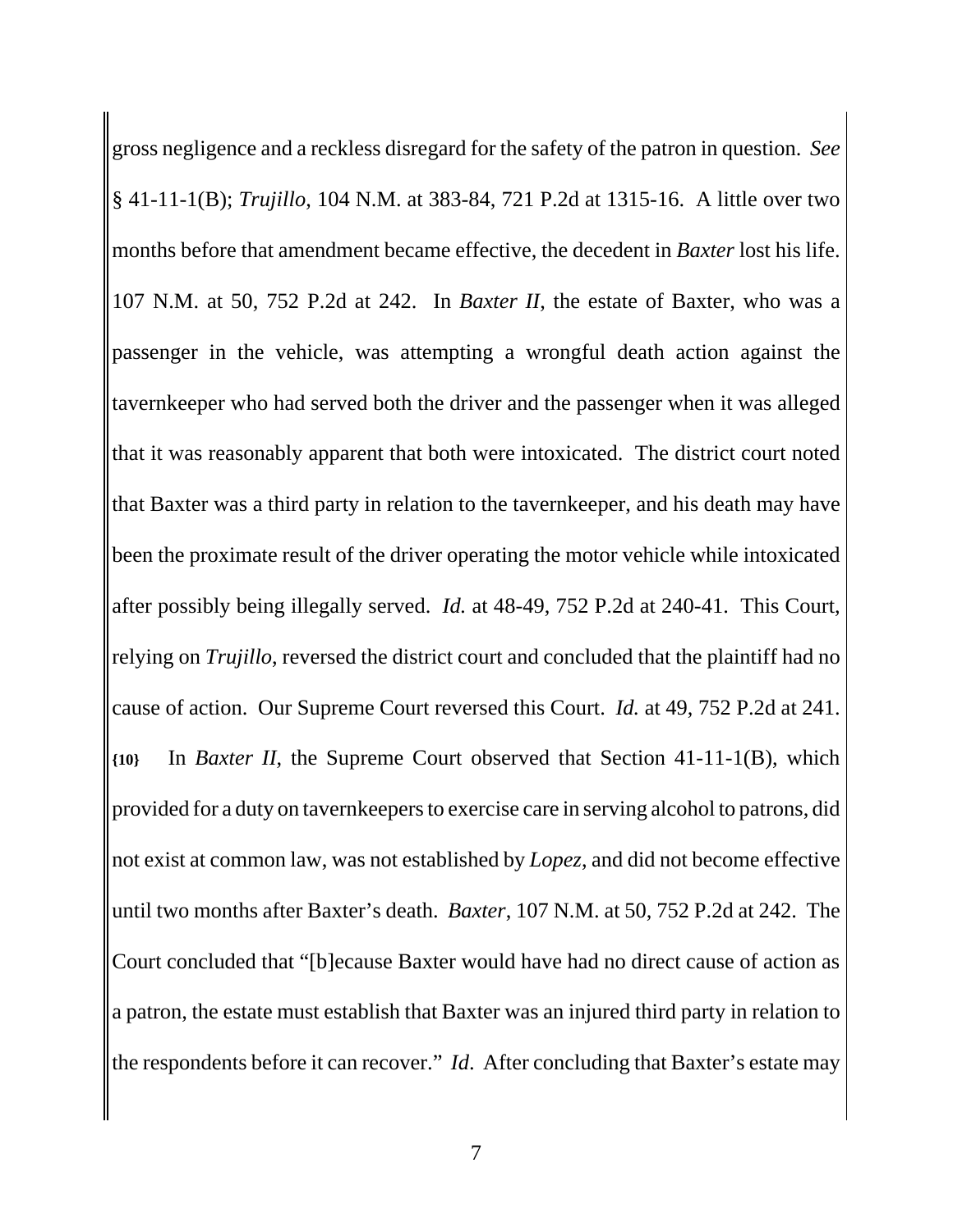be able to demonstrate that the respondents served the driver in violation of Section 41-11-1(A), our Supreme Court examined the logic of this Court. Our Supreme Court stated that "the [C]ourt of [A]ppeals overlooked the impact of [the] adoption of comparative negligence when it held that . . . Baxter's voluntary intoxication was a complete bar to recovery." *Baxter II*, 107 N.M. at 50, 752 P.2d at 242. Although the defense of complicity had been recognized by some jurisdictions, "[t]he opinions in those cases . . . fail[ed] to recognize that the comparative negligence doctrine readily embraces within it the defense concept that [the] plaintiff should not profit from his own wrong." *Id.* at 51, 752 P.2d 243. We now turn to the application of the law to this case.

#### **B. Preservation**

**{11}** Tamaya argues that Plaintiffs failed to argue an injured, third-party common law claim. We disagree. In their complaint, Plaintiffs set out a claim that alleged Tamaya's negligence in serving Decedents as a proximate cause of the accident. In their response to Tamaya's motion to dismiss, Plaintiffs again argued the elements of negligence and attached a copy of the Pueblo of Santa Ana Liquor Ordinance (Ordinance), which provides that it is generally prohibited to sell alcohol to an intoxicated person. 71 Fed. Reg. 17,903-01 § 184 (Apr. 7, 2006). At the hearing on the motion, Plaintiffs brought the Ordinance to the attention of the district court and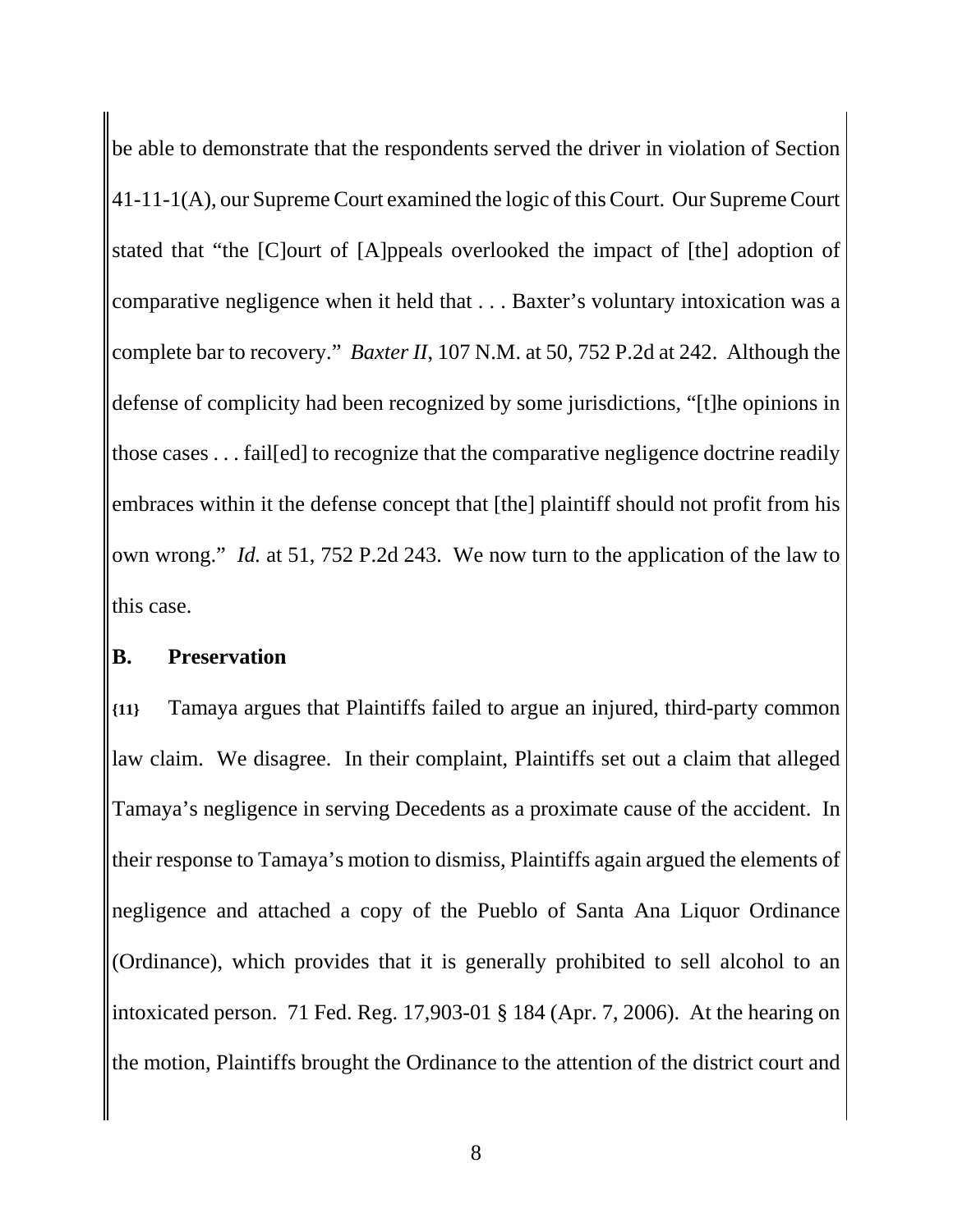argued that the Ordinance created a duty to Plaintiffs. Moreover, Tamaya conceded that the Ordinance did in fact create a duty to refrain from selling alcohol to intoxicated persons. However, Tamaya argued that the scope of the duty did not extend to patrons who were injured as a result of their own intoxication. Essentially, Tamaya argued that both Decedents were patrons and that, although Tamaya had a duty to not serve them when they became intoxicated, there was no cause of action that existed that would allow Plaintiffs to recover. Therefore, Tamaya argued that Plaintiffs had not made a claim upon which relief could be granted.

**{12}** At the hearing, Plaintiffs made the following argument:

So, initially, what we have is three people who were all at the casino, all were overserved alcohol, on their way back home suffered a single-car collision in which two of the occupants died, third passenger survived. One of the deceased passengers was believed to be the driver, but we're not entirely clear on which one.

To place the issue in terms that defense counsel has put it, defense counsel's argument is that a patron is not owed a duty if the patron becomes voluntarily intoxicated, under New Mexico law. Here we have a patron and two passengers. And even under New Mexico law, the deceased and/or injured passenger would have a claim, both against the tavernkeeper and the driver of the vehicle, due to the overserving of alcohol.

{13} This is a correct statement of the law, and it alleges a third-party claim on behalf of whichever Decedent was not driving. *See generally Baxter II*, 107 N.M. at 52, 752 P.2d at 244 (finding injured, third-party common law dramshop liability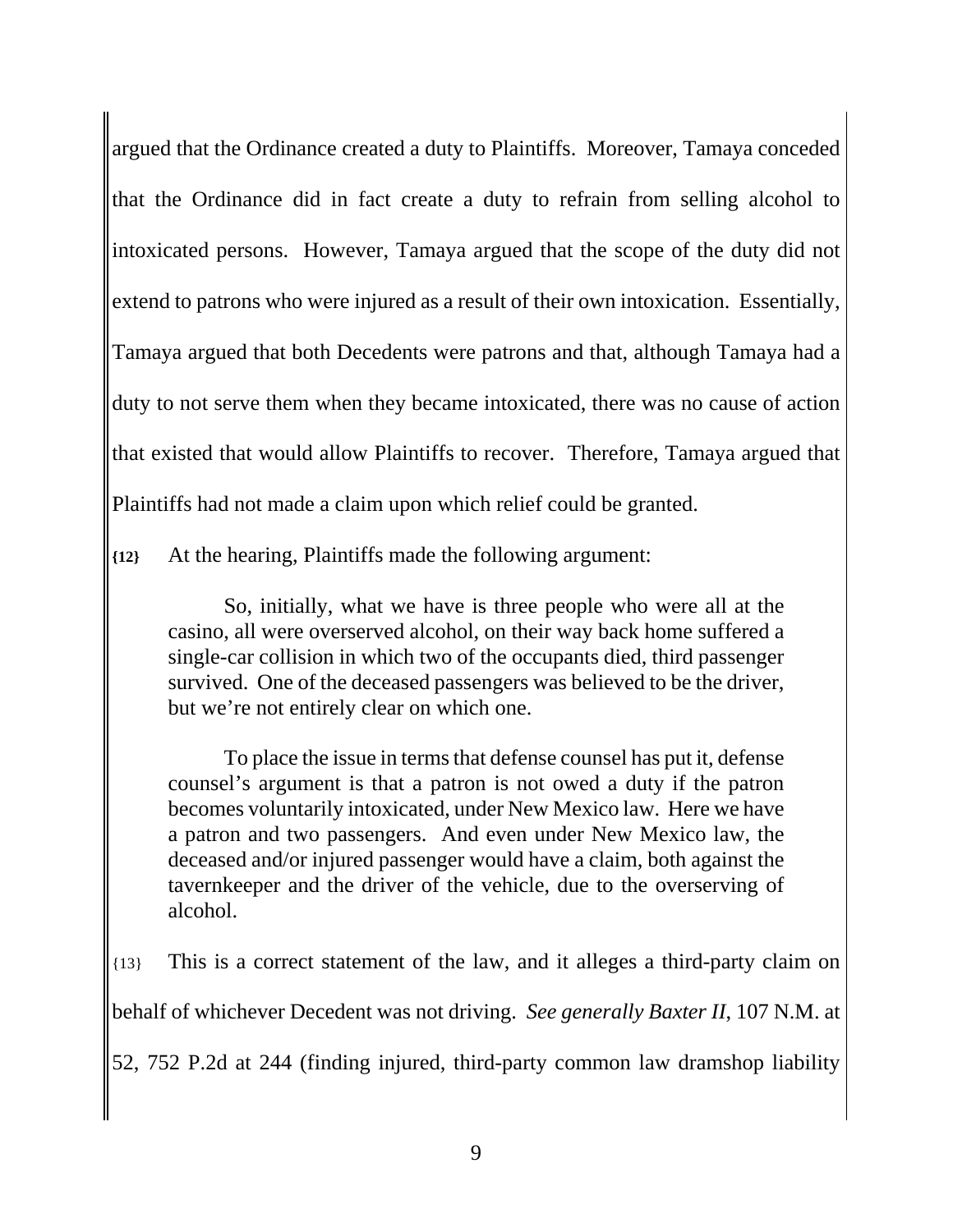where the passenger in the vehicle of an intoxicated driver was a third-party relative to the tavernkeeper). In response to this argument, Tamaya stated that Plaintiffs' complaint did not allege who was driving the vehicle at the time of the accident. Furthermore, because the complaint asserted that the sale of alcoholic beverages to Decedents was the proximate cause of their deaths, Plaintiffs were "clearly making a patron complaint in their complaint." Tamaya then argued to the district court that the allegations Plaintiffs were making at the hearing were different from the allegations made in the complaint. We note several points.

**{14}** First, at the hearing on the motion to dismiss in response to Plaintiffs' argument, Tamaya specifically argued to the district court that Plaintiffs' complaint had only made a patron claim, and the argument Plaintiffs were making at the hearing was different from a patron claim. The question we must answer on appeal is whether Plaintiffs argued a third-party claim. *See Gulf Ins. Co. v. Cottone*, 2006-NMCA-150, ¶ 18, 140 N.M. 728, 148 P.3d 814 (concluding that the plaintiff's theory of the case evolved in response to the defendants' arguments and, without condoning the plaintiff's pleading tactics, the plaintiff had preserved the issue at the hearing on the motion to dismiss). As noted above, Plaintiffs argued to the district court that the passengers had a cause of action under New Mexico law. It defies logic for Tamaya to argue to the district court that they were somehow prejudiced by Plaintiffs' making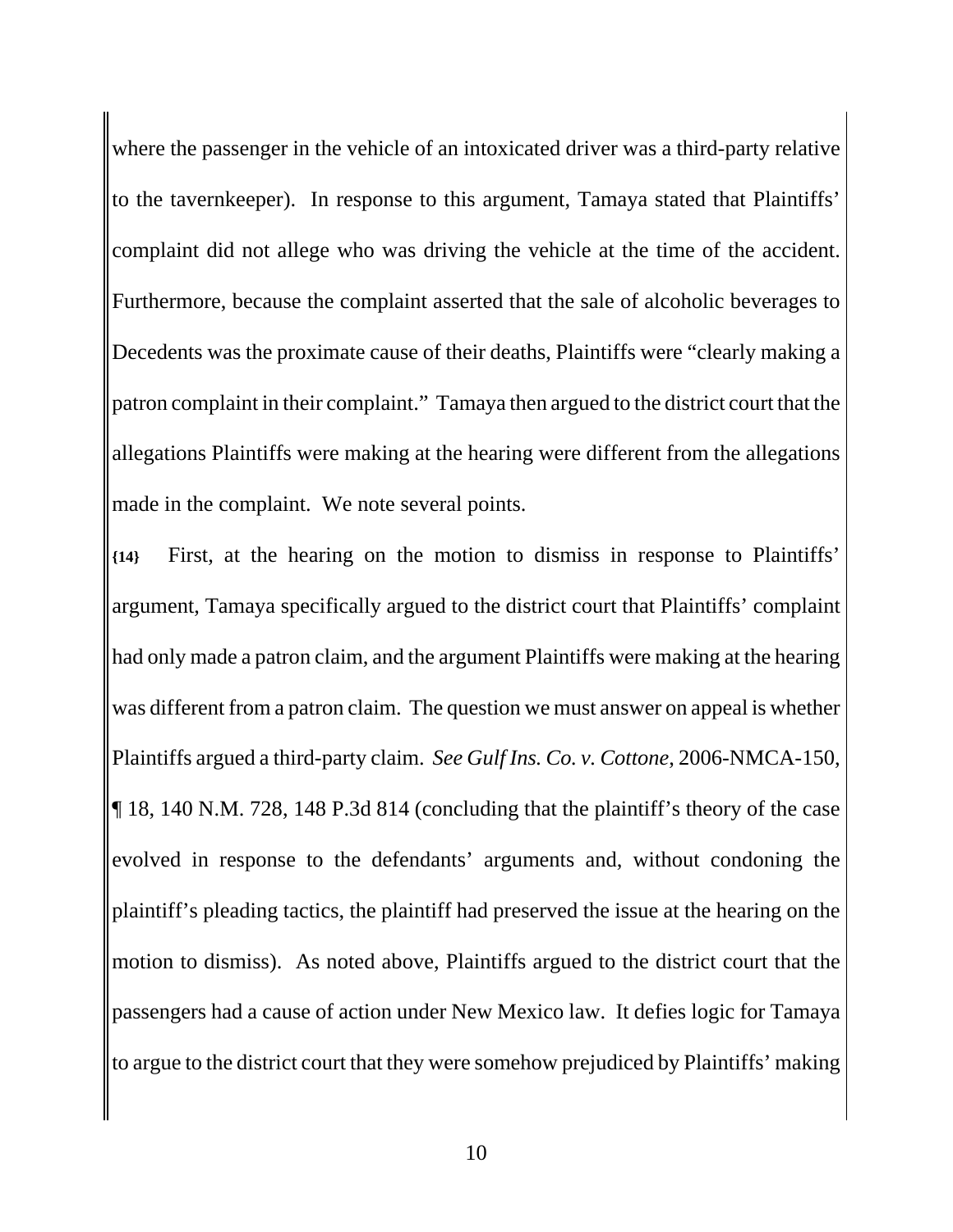an argument that was not "a patron complaint in their complaint" and now argue on appeal that Plaintiffs never made an argument other than a patron claim.

**{15}** Second, our examination of the complaint leads us to conclude that the allegations stated a claim for negligence. *See Herrera*, 2003-NMSC-018, ¶ 6 (noting that negligence claims require the existence of a duty and a breach of that duty with the breach being the proximate cause of a plaintiff's damages). The Rules of Civil Procedure disfavor looking upon pleadings as tests of skill where a single misstep could bar recovery. *Hambaugh v. Peoples*, 75 N.M. 144, 153, 401 P.2d 777, 782 (1965). Our cases have recognized that pleadings should be generally stated, plain, and should promote the agenda of justice. *See* Rule 1-008(E)(1) NMRA ("Each averment of a pleading shall be simple, concise and direct."); *Morrison v. Wyrsch*, 93 N.M. 556, 559, 603 P.2d 295, 298 (1979) ("All pleadings should be construed so as to do substantial justice[.]"); *Sanchez v. City of Belen*, 98 N.M. 57, 60, 644 P.2d 1046, 1049 (Ct. App. 1982) ("The general policy on pleadings require that an adjudication on the merits rather than technicalities of procedures and form shall determine the rights of the litigants."). Additionally, amendments to pleadings are generally favored over dismissal. *Martinez v. Research Park, Inc.*, 75 N.M. 672, 679, 410 P.2d 200, 205 (1966), *overruled on other grounds by Lakeview Invs., Inc. v. Alamogordo Lake Vill., Inc*., 86 N.M. 151, 155, 520 P.2d 1096, 1100 (1974).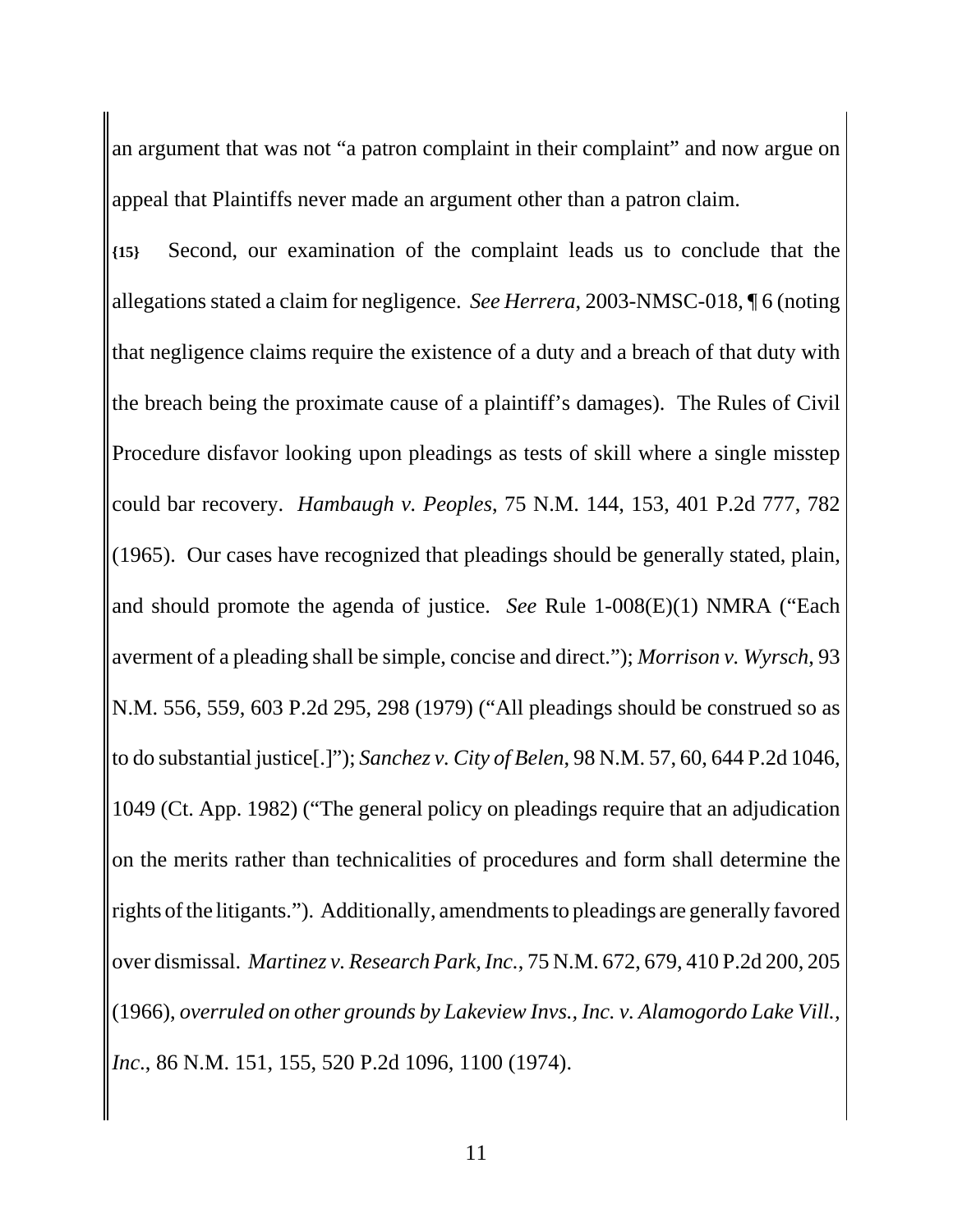**{16}** Third, Tamaya's assertion on appeal is that Plaintiffs are "now rais[ing] in this Court as their basis for reversal[,] arguments that they never presented to the district court . . . [and a]t no point did they assert the *injured third[-]party* common law claim." This argument invokes preservation analysis and does not attack the sufficiency of the pleadings under Rule 1-008. We conclude that Plaintiffs did argue and thereby preserve that New Mexico law recognizes an injured, third-party common law claim against a tavernkeeper, who serves or over serves an intoxicated individual and is proximately injured by that individual. Furthermore, Plaintiffs argued to the district court that one of the Decedents was not driving and was entitled to the common law claim.

### **C. Injured, Third-Party Common Law Dramshop Liability**

**{17}** Tamaya is licensed by the Pueblo of Santa Ana to sell and serve alcoholic beverages at the Santa Ana Star Casino. Both parties agree that Section 41-11-1 does not apply to Tamaya because the Santa Anna Star Casino is not a licensee under New Mexico's Liquor Control Act (Act) and because the Act does not apply to Santa Ana Pueblo. *See* NMSA 1978, § 60-3A-5(D) (1995) (noting that nothing in the Act applies to "the sale, service, possession or public consumption of alcoholic beverages by any person within the boundaries of lands over which an Indian nation, tribe or pueblo has jurisdiction if the alcoholic beverages are purchased from New Mexico wholesalers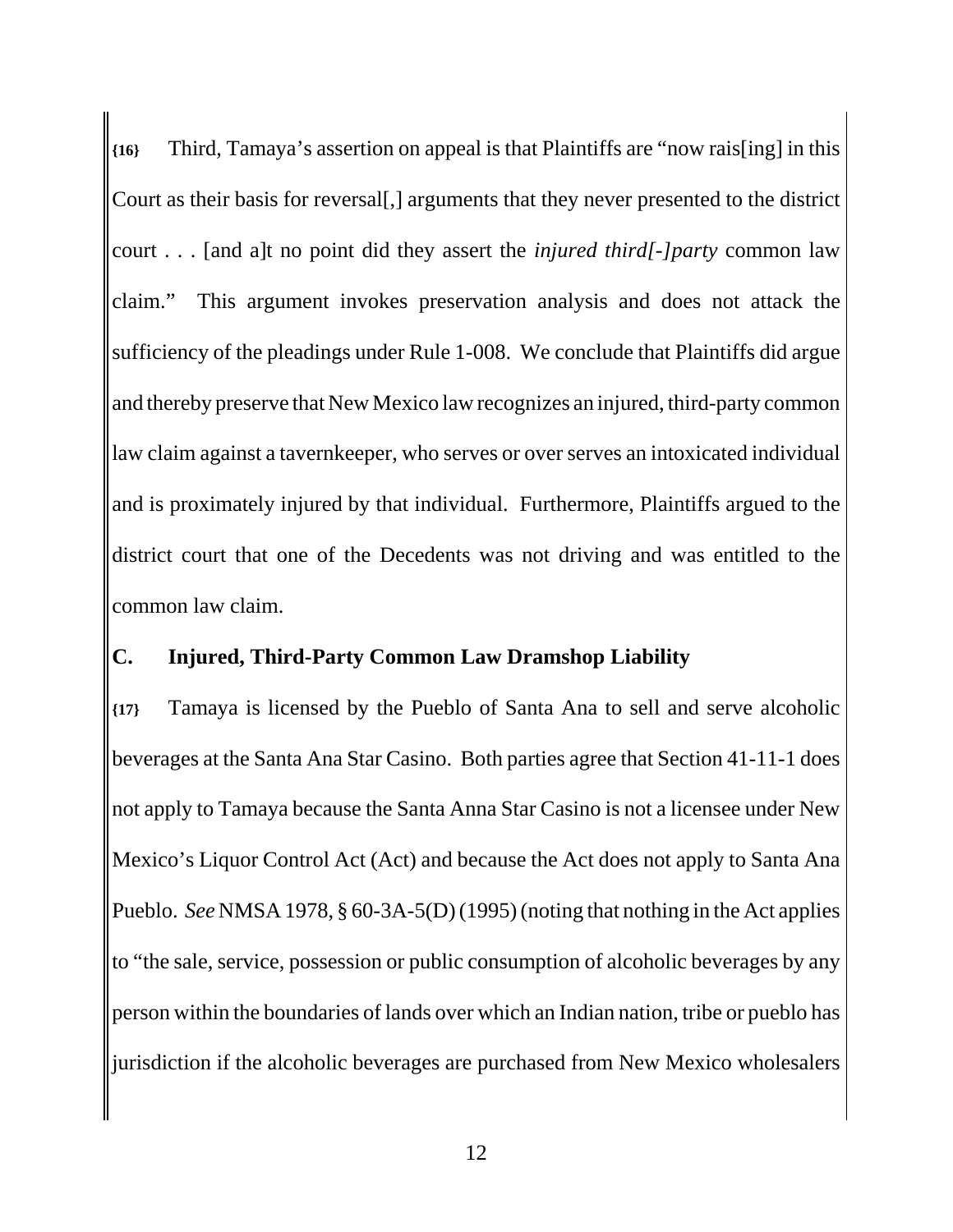and if the sale, service, possession or public consumption of alcoholic beverages is authorized by the laws of the Indian nation, tribe or pueblo having jurisdiction over those lands and is consistent with the ordinance of the Indian nation, tribe or pueblo certified by the secretary of the interior and published in the federal register according to the laws of the United States").

**{18}** Under the Compact Negotiation Act (Compact), NMSA 1978, Sections 11-13A-1 to -5 (1999, as amended through 2007), the State of New Mexico and the Pueblo of Santa Ana negotiated a gaming agreement. *Doe v. Santa Clara Pueblo*, 2007-NMSC-008, ¶ 6, 141 N.M. 269, 154 P.3d 644. Section 4(B)(15)(a) of the Compact provides that the Pueblo will adopt laws and enact provisions that prohibit employees from selling, serving, giving, or delivering alcoholic beverages to intoxicated individuals. Section 8(A) of the Compact provides that the "safety and protection of visitors . . . is a priority of the Tribe, and it is the purpose of this Section to assure that any such persons who suffer . . . damage proximately caused by the conduct of the [g]aming [e]nterprise have an effective remedy." The section further notes that the Tribe agrees to a limited waiver of its immunity from suit, allows claims to be brought in state district court, and provides that New Mexico law shall govern the substantive rights of the claimant. Compact,  $\S$  8(A), (D). In adherence to the Compact, the Pueblo of Santa Ana adopted the Ordinance, which became effective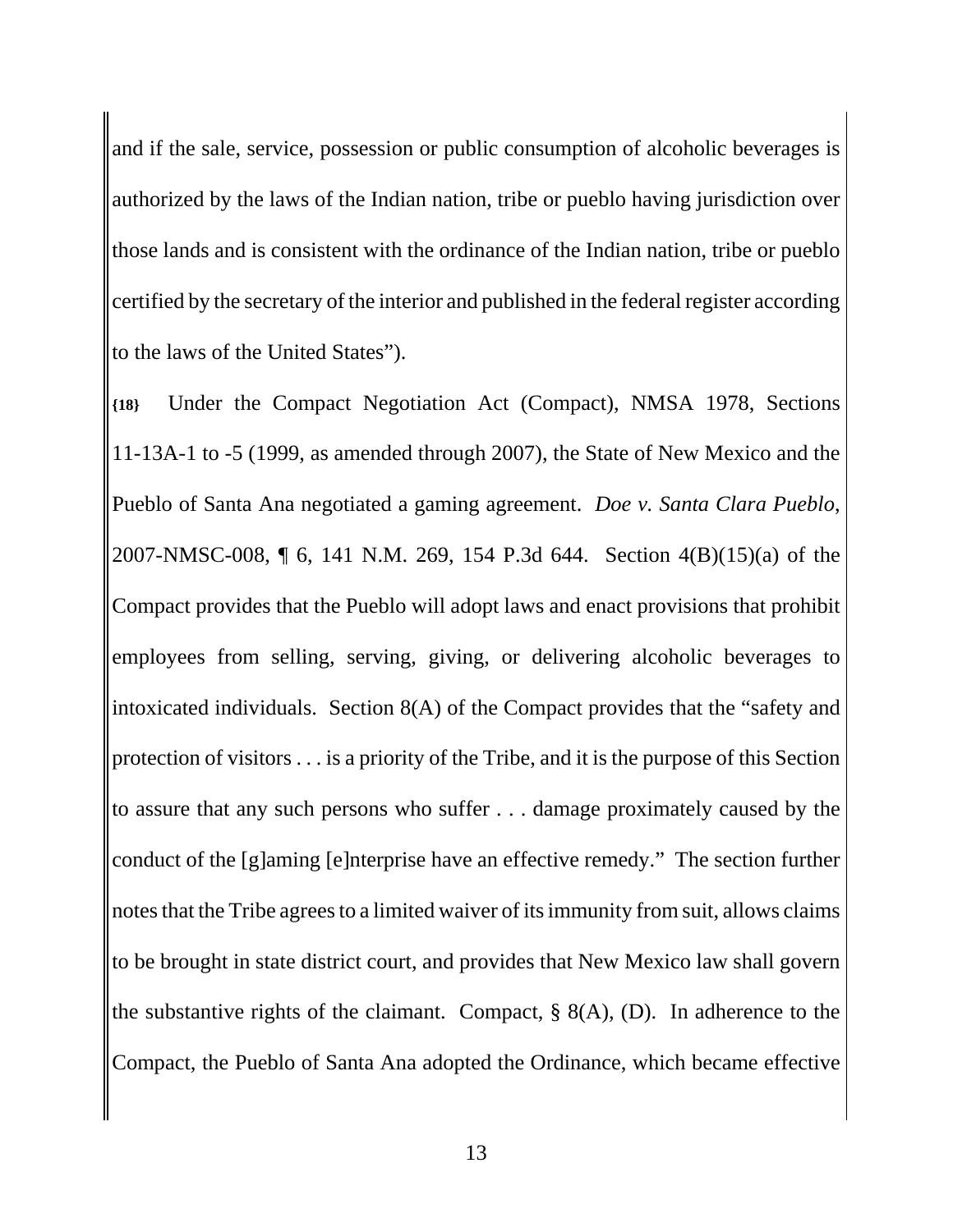three months before the accident in the present case. *See* 71 Fed. Reg. 17,903-01. Section 101(D) of the Ordinance states:

It is the policy of the Tribal Council that the introduction, sale and consumption of alcoholic beverages within the Santa Ana Indian Reservation be carefully regulated so as to protect the public health, safety and welfare, and that licensees be made fully accountable for violations of conditions of their licenses and the consequences thereof.

**{19}** Moreover, Section 184 states that "[n]o person shall sell any alcoholic beverage to a person who the seller has reason to believe is intoxicated or who the seller has reason to believe intends to provide such alcoholic beverage to an intoxicated person." In Tamaya's reply to Plaintiffs' response opposing the motion to dismiss, Tamaya acknowledged that it had a duty under the Ordinance to refrain from selling alcoholic beverages to individuals that were intoxicated. We conclude that Plaintiffs did allege one of Decedents was a passenger, and there is a recognized common law cause of action for an injured, third-party passenger. Although the complaint does not allege who the passenger was, such an inquiry is a question of fact, and Tamaya never moved for a more definite statement in the complaint. *See* Rule 1-012(E) ("If a pleading to which a responsive pleading is permitted is so vague or ambiguous that a party cannot reasonably be required to frame a responsive pleading, he may move for a more definite statement before interposing his responsive pleading. The motion shall point out the defects complained of and the details desired."). The basic purpose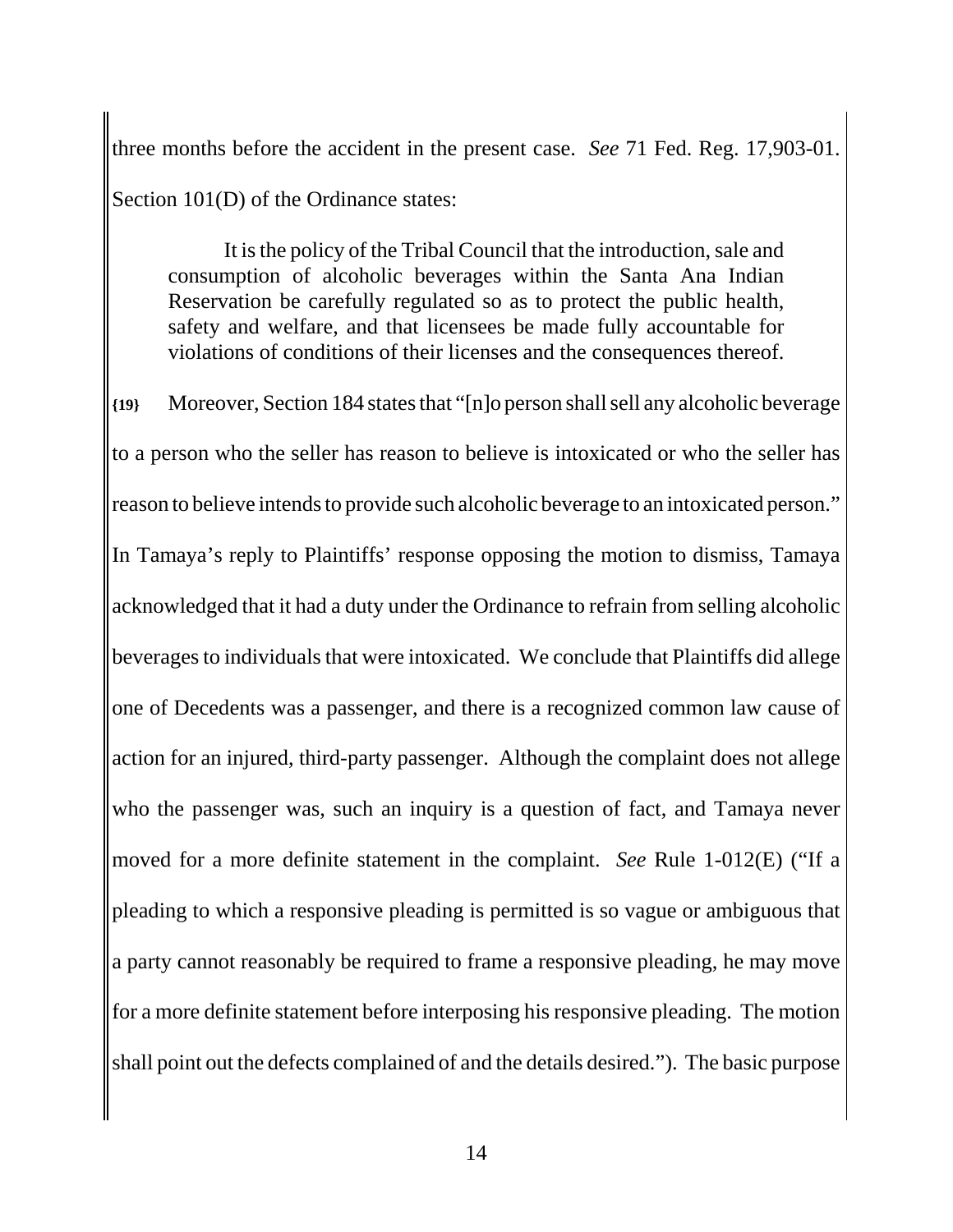of a pleading is to give opposing parties fair notice of the claims and defenses against them, as well as the grounds upon which they are based. *Bronstein v. Biava*, 114 N.M. 351, 353, 838 P.2d 968, 970 (1992). The pleadings in the present case alleged that Decedents were in the vehicle together at the time of the accident. This was sufficient in providing Tamaya with notice for the purposes of the Rules of Civil Procedure. The jury may decide who was the passenger.

#### **D. Injured Patron Common Law Dramshop Liability**

**{20}** Plaintiffs also contend that the estate of the driver of the vehicle should have a common law cause of action against Tamaya. An analysis of New Mexico case law and the governing Ordinances and Compact lead us to a agree with Plaintiffs. We begin by noting that *Baxter* implicitly overruled *Trujillo*. The reasoning in *Trujillo* that prevented the estate of the plaintiff from recovering against the respondents rested largely on this Court's examination of "separate policy considerations to define the scope of the duty." 104 N.M. at 381, 721 P.2d at 1312. We concluded that the Supreme Court did not intend for patrons to be included in the public group that a tavernkeeper owes a duty to. *Id.* Our reasoning focused on preventing individuals from wrongly benefitting or recovering from their own wrongful acts. *Id.* at 382, 721 P.2d at 1313. This sentiment was further developed in *Baxter v. Noce (Baxter I)*, 107 N.M. 53, 752 P.2d 245 (Ct. App. 1987) (Garcia, J., specially concurring). In *Baxter*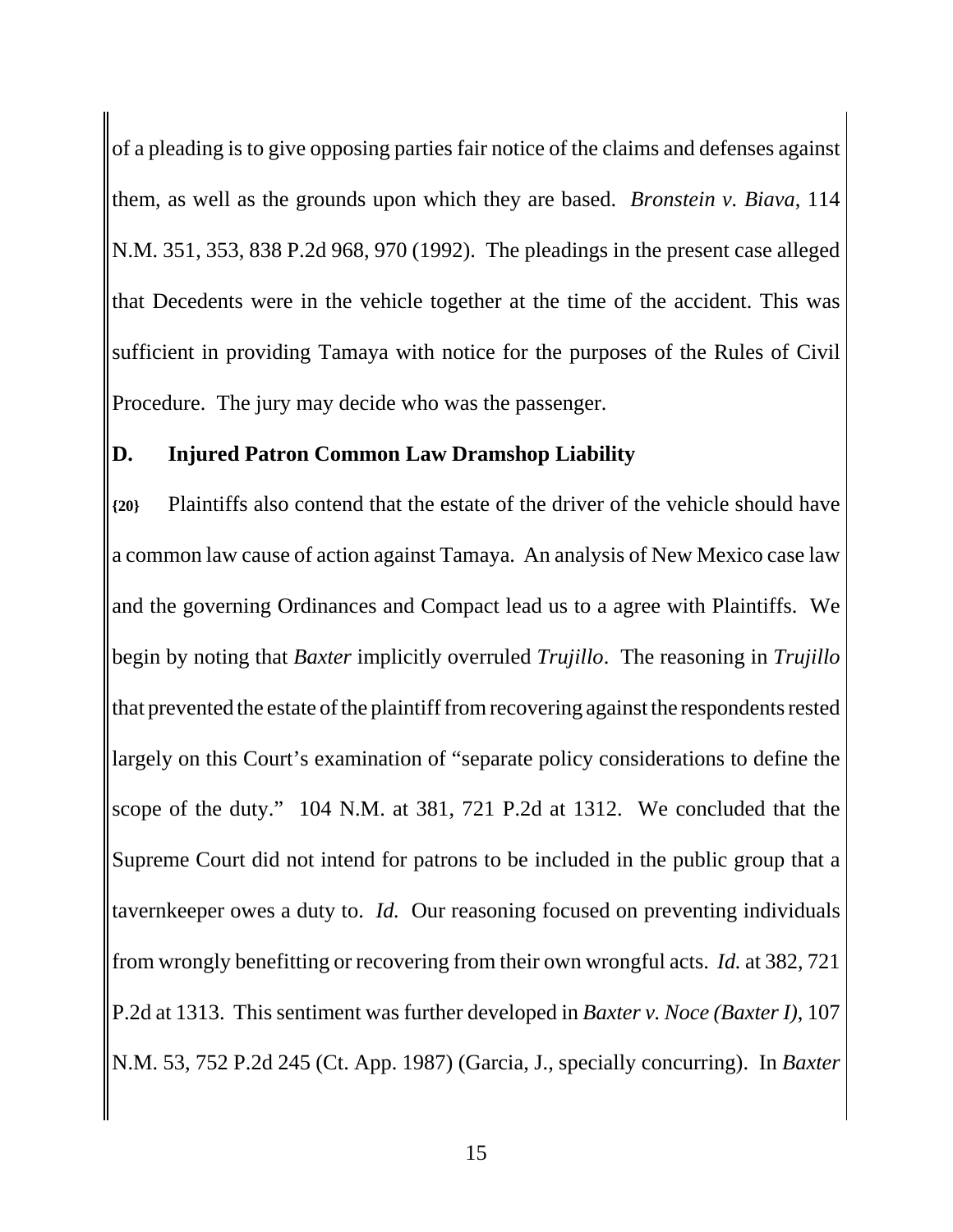*I*, we held:

No reasonable *unintoxicated* person would allow himself to become a passenger in a car with an intoxicated driver. By voluntarily doing so, Baxter exposed himself to a dangerous situation, as did the intoxicated patron in *Trujillo*. No reasonable mind would question that Baxter's intoxication was a factor in his exercising such poor judgment.

*Baxter I*, 107 N.M. at 55, 752 P.2d at 247. In *Baxter I*, Judge Garcia stated in his special concurrence that, "[in *Trujillo*, w]e felt that allowing an adult, intoxicated patron recovery against the tavernkeeper would savor too much of allowing a person to benefit by his or her own wrongful act. The same line of reasoning applies here." *Baxter I*, 107 N.M. at 55-56, 752 P.2d at 247-48 (internal quotation marks and citation omitted). This Court ultimately concluded that "Baxter's own intoxication was a proximate cause of his death" and precluded recovery from the defendant dramshop. *Id*. at 55, 752 P.2d at 247.

**{21}** As previously noted, in response to this Court's opinion in *Baxter I*, our Supreme Court stated: "We are concerned, however, that (as Baxter claims) the [C]ourt of [A]ppeals overlooked the impact of our adoption of comparative negligence when it held as a matter of law that Baxter's voluntary intoxication was a complete bar to recovery." *Baxter II*, 107 N.M. at 50, 752 P.2d at 242. The adoption of comparative negligence supplanted the all-or-nothing bar of contributory negligence and doctrines, such as complicity, assumption of risk, and other defenses rooted in the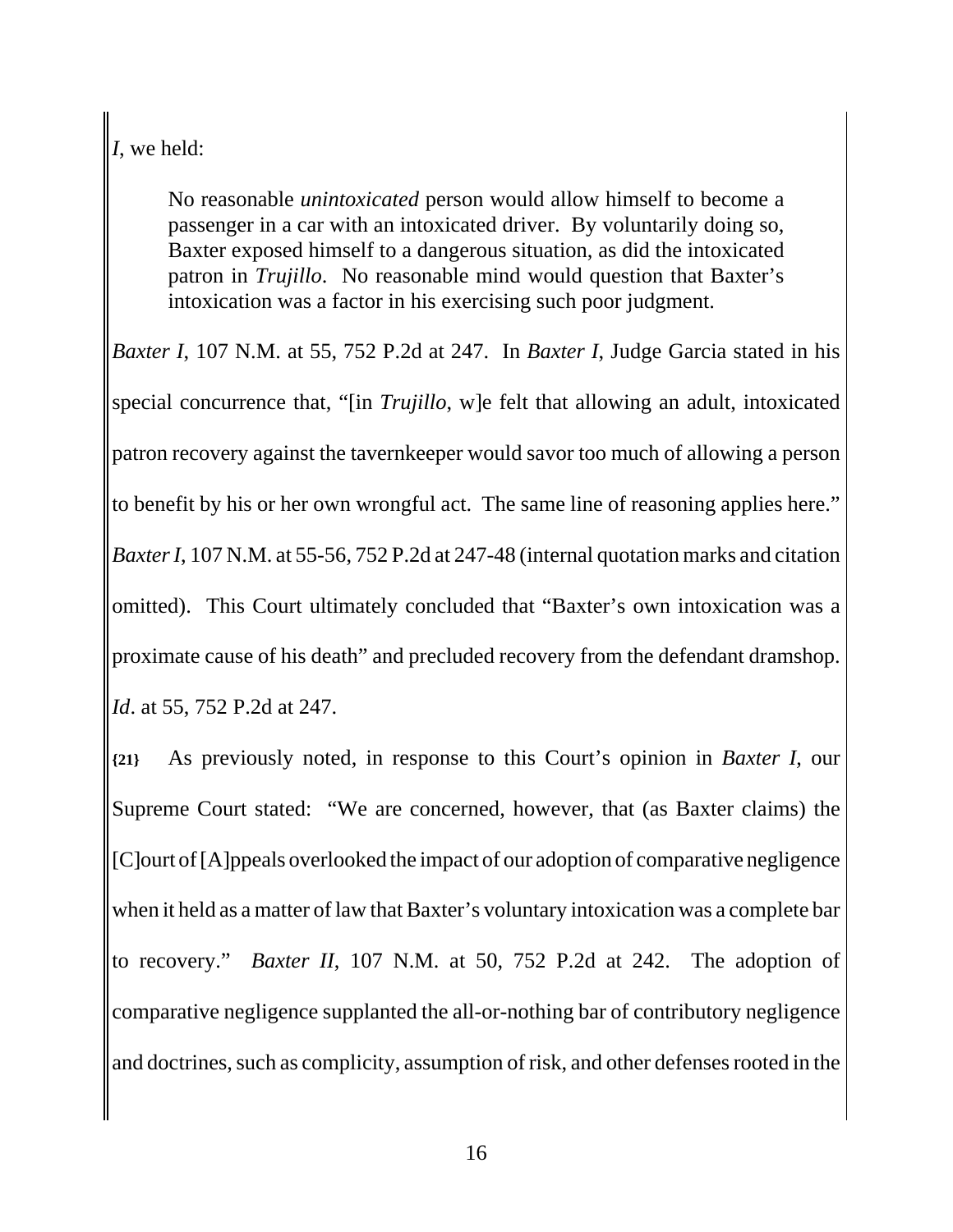claimant's negligence, were subjugated to comparative negligence analysis. *Id.* at 51, 752 P.2d at 243. We therefore conclude that our Supreme Court has squarely addressed injured, third-party dramshop liability but not that of an injured patron. Moreover, this Court's previous analysis of the issue in *Trujillo* did not consider that the comparative negligence doctrine contains within it the defense concept that the plaintiffs should not profit from their own wrong actions. *Baxter II*, 107 N.M. at 51, 752 P.2d at 243. Development of this line of cases stopped with the Legislature's enactment of Section 41-11-1(B) in the mid-1980s.

**{22}** We next turn to the establishment of a duty under the Ordinance. As stated previously, Tamaya conceded below that the Ordinance created a duty by prohibiting the sale of alcohol to intoxicated persons under Pueblo law. *See* 71 Fed. Reg. 17,903-01, § 184 ("No person shall sell any alcoholic beverage to a person who the seller has reason to believe is intoxicated or who the seller has reason to believe intends to provide such alcoholic beverage to an intoxicated person."). The issue, as Tamaya phrases it, is the scope of the duty imposed by the prohibition and whether the duty extends to an injured patron. We conclude that the existence of a duty to the public is established by the Ordinance's prohibitions. We further hold that the Compact's stated policy concerns, focusing on the protection of visitors, lead us to conclude that the scope of Tamaya's duty should extend to patrons. *See* Compact, §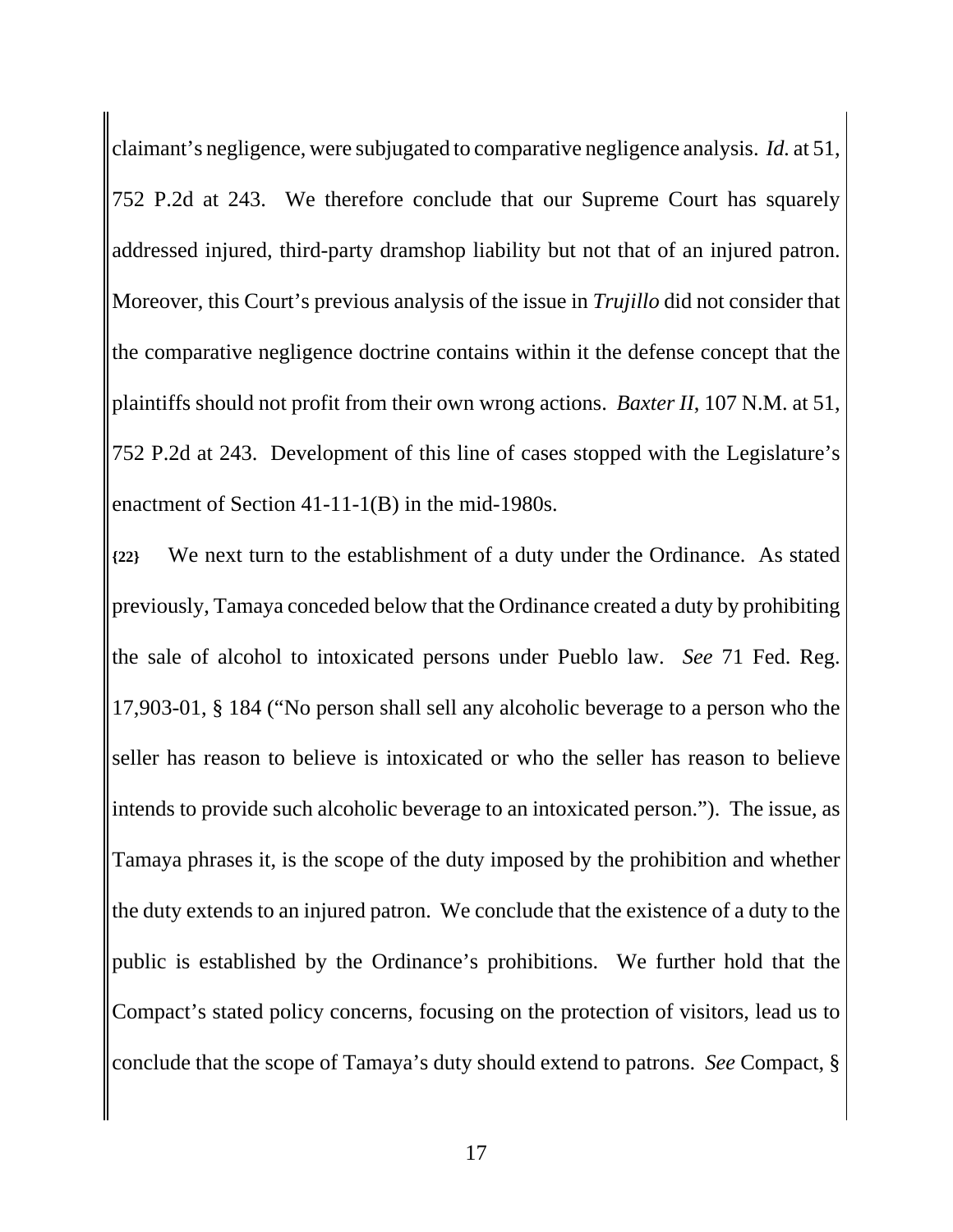8(A) ("The safety and protection of visitors to a [g]aming [f]acility is a priority of the Tribe, and it is the purpose of this [s]ection to assure that any such persons who suffer bodily injury or property damage proximately caused by the conduct of the [g]aming [e]nterprise have an effective remedy for obtaining fair and just compensation."). Under comparative negligence principles, the question of amount of fault, complicity, or assumption of risk is given to the province of the jury. *See Baxter II*, 107 N.M. at 51, 752 P.2d at 243.

## **E. Jurisdiction**

**{23}** Tamaya briefly argues that Plaintiffs' claims are exclusively governed by Santa Ana Pueblo law and may only be heard in Santa Ana Pueblo Tribal Court. Citing to Section 60-3A-5(D) and *Chavez*, Tamaya claims that actions regarding the sale of alcohol on tribal lands may not be brought in state district court. However, Section 60-3A-5(D) simply exempts the Act from applying to Indian nations, tribes, or pueblos. Moreover, *Chavez* concerned an injured motorist who was pursuing a negligence claim against alcohol distributors that supplied alcohol to a casino and not the casino itself. 2007-NMCA-018, ¶ 1.

**{24}** State courts have jurisdiction over personal injury actions that arise from negligent acts. *Doe*, 2007-NMSC-008, ¶ 8 (stating that "for the limited purpose of personal injury actions involving visitor safety, the parties to the Compact agreed to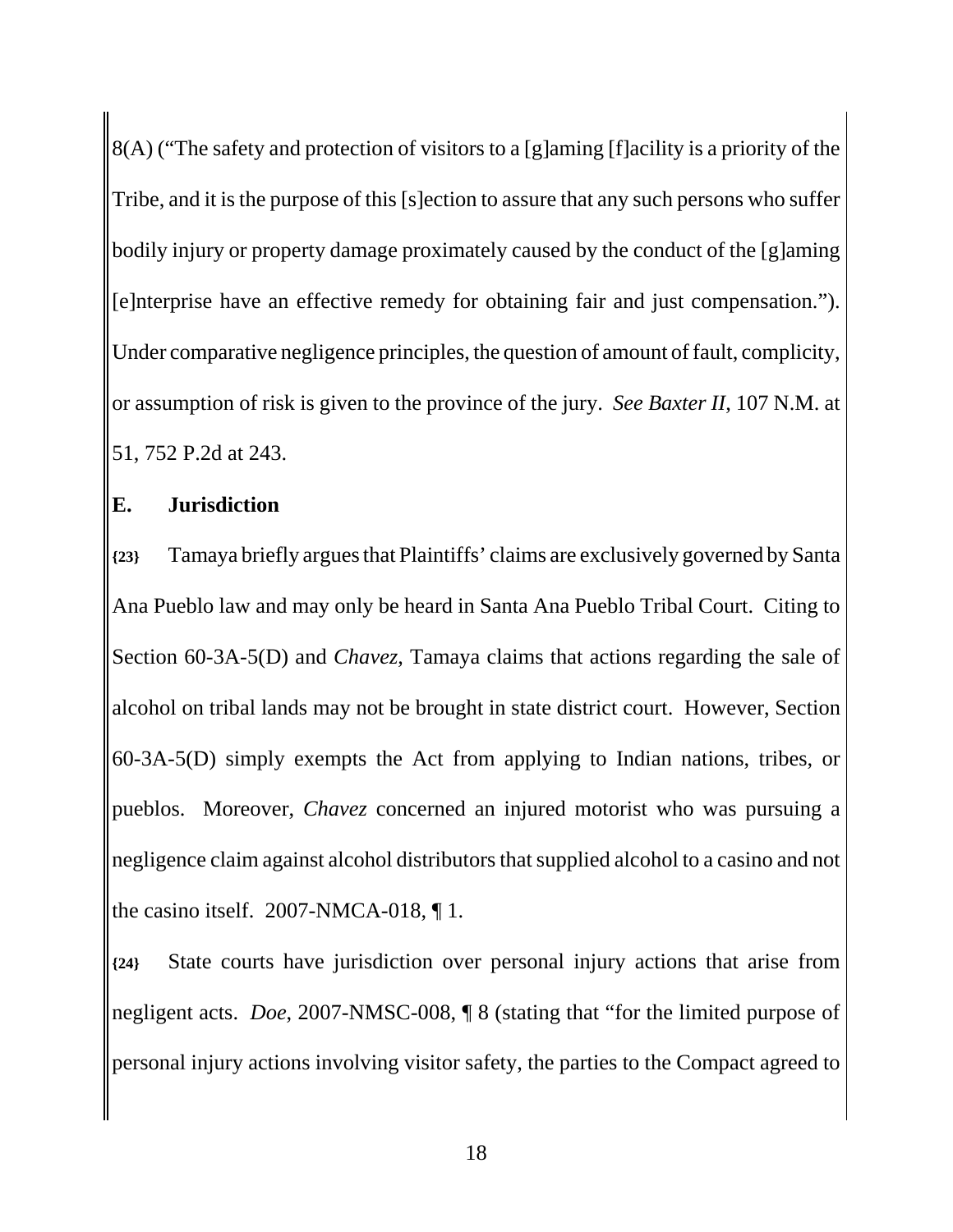state court jurisdiction"). Although Section 191 of the Ordinance provides that all actions that pertain to the violation of the Ordinance shall be brought in tribal court, the immediate action is for damages based on wrongful death through negligence. The Ordinance simply establishes the existence of a duty not to sell alcohol to intoxicated individuals. *See Lopez*, 98 N.M. at 631, 651 P.2d at 1275 (recognizing that the existence of a duty may be established by the enactment of a regulation or statute). Section 8 of the Compact acknowledges that the Pueblo waives its defense of sovereign immunity in connection with claims for compensatory damages for bodily injury or property damage, and any claim may be brought in state district court. *Doe*, 2007-NMSC-008, ¶ 8. This type of action was specifically contemplated and listed in the Compact as a cause that would allow for a visitor to proceed in district court with respect to a claim for bodily injury. The district court had jurisdiction over the parties as well as the subject matter of this action.

### **III. CONCLUSION**

**{25}** Based on the foregoing analysis, we remand for further proceedings.

## **{26} IT IS SO ORDERED.**

### **ROBERT E. ROBLES, Judge**

**\_\_\_\_\_\_\_\_\_\_\_\_\_\_\_\_\_\_\_\_\_\_\_\_\_\_\_\_\_\_\_**

# **WE CONCUR:**